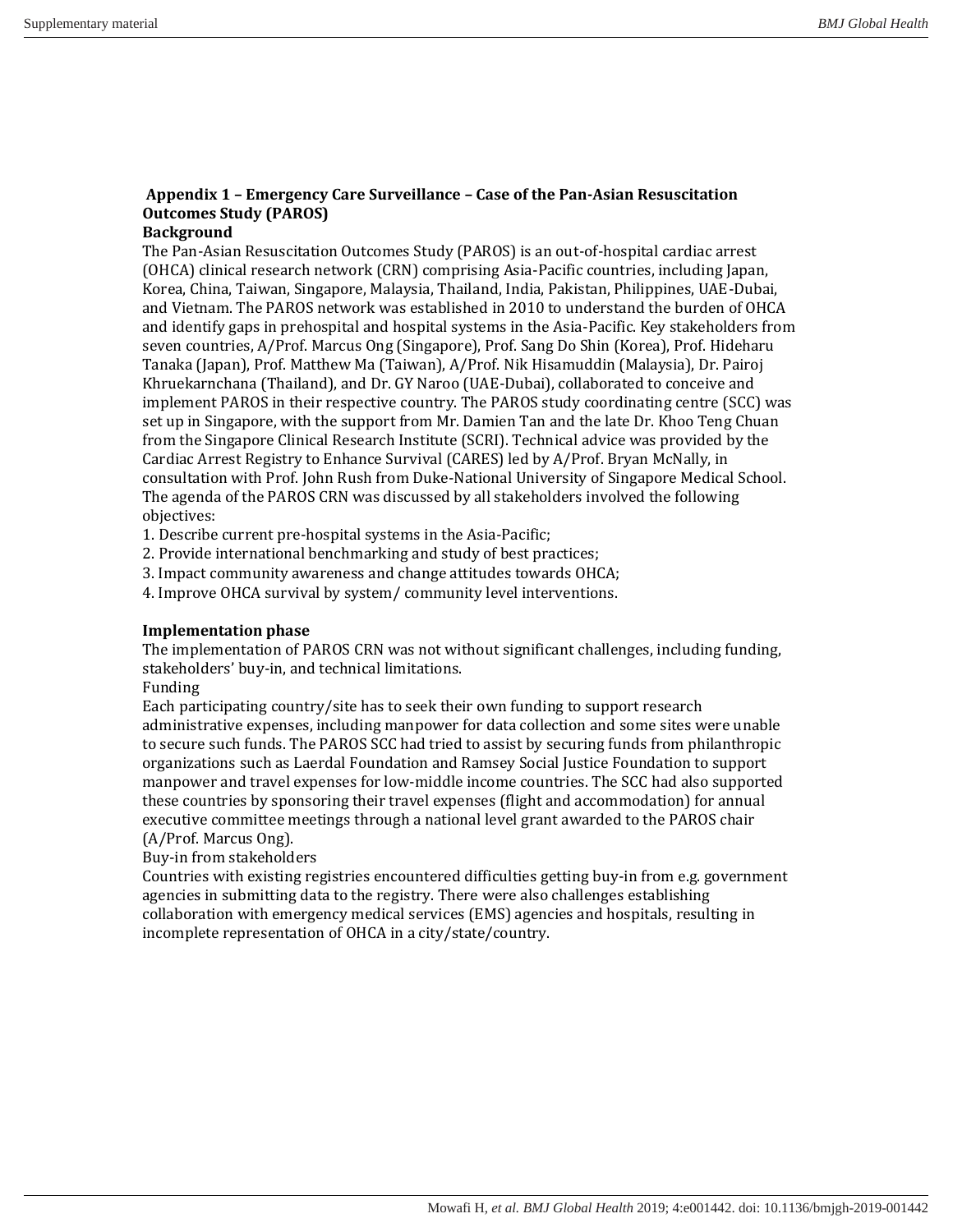#### Technical limitations

Technical support and consultation were provided by CARES, Sansio and the SCRI for the electronic data capture (EDC) system. The process of establishing the system was challenging due to time differences, communication channels (in-person communication was not possible), etc.

#### **Operational phase**

Data entry is done using the EDC system, an online data registry system that was set up with technical assistance from CARES and Sansio. Emergency medical services data are collected from EMS dispatch and ambulance personnel. Emergency medical services timings are automatically recorded by the respective dispatch systems, with computerized system timings where available. Prospectively collected data are verified by local coordinators before and after entry into the EDC. Each participating site or EMS system has a designated local coordinator, who is responsible for ensuring the accuracy of data entry and verifying records. In addition, each local coordinator must respond to any data queries or verification requests from the SCC within 2 weeks.

The EDC has inherent quality assurance checks and validations. This includes in-built validation rules that cross-check data fields, as well as mandatory fields that must be filled to complete a case. The system will also flag missing fields for the coordinator's verification. In addition, the SCC maintains a stringent data quality review and audit process including verification with local coordinators and source documents. All data entries go through two levels of screening, at the local and SCC levels.

Data contributed by participating countries were analyzed by epidemiologists or biostatisticians from the SCC. Results from the combined data analysis have been presented in regional and international conferences. Each country's participating investigators were given the dataset (full dataset from all countries and country-specific dataset) cleaned by the SCC for reporting to their hospital or to their health ministry. All site principal investigators were also given summary and Utstein reports generated either by the EDC or the SCC on a yearly or adhoc basis.

#### **Outcome phase**

PAROS registry is currently ongoing and is in the analysis stage for phase 2 of the project. Findings from Phase 1 of the study were published in international peer-reviewed journals such as Resuscitation, Annals of Emergency Medicine, etc. A list of publications can be found at the PAROS CRN's webpage: https://www.scri.edu.sg/crn/pan-asian-resuscitation-outcomesstudy-paros-clinical-research-network-crn/paros-publications/ Maintenance of the PAROS CRN

The SCC and the network's investigators face similar challenges as during the implementation phase for their continued participation in the PAROS CRN.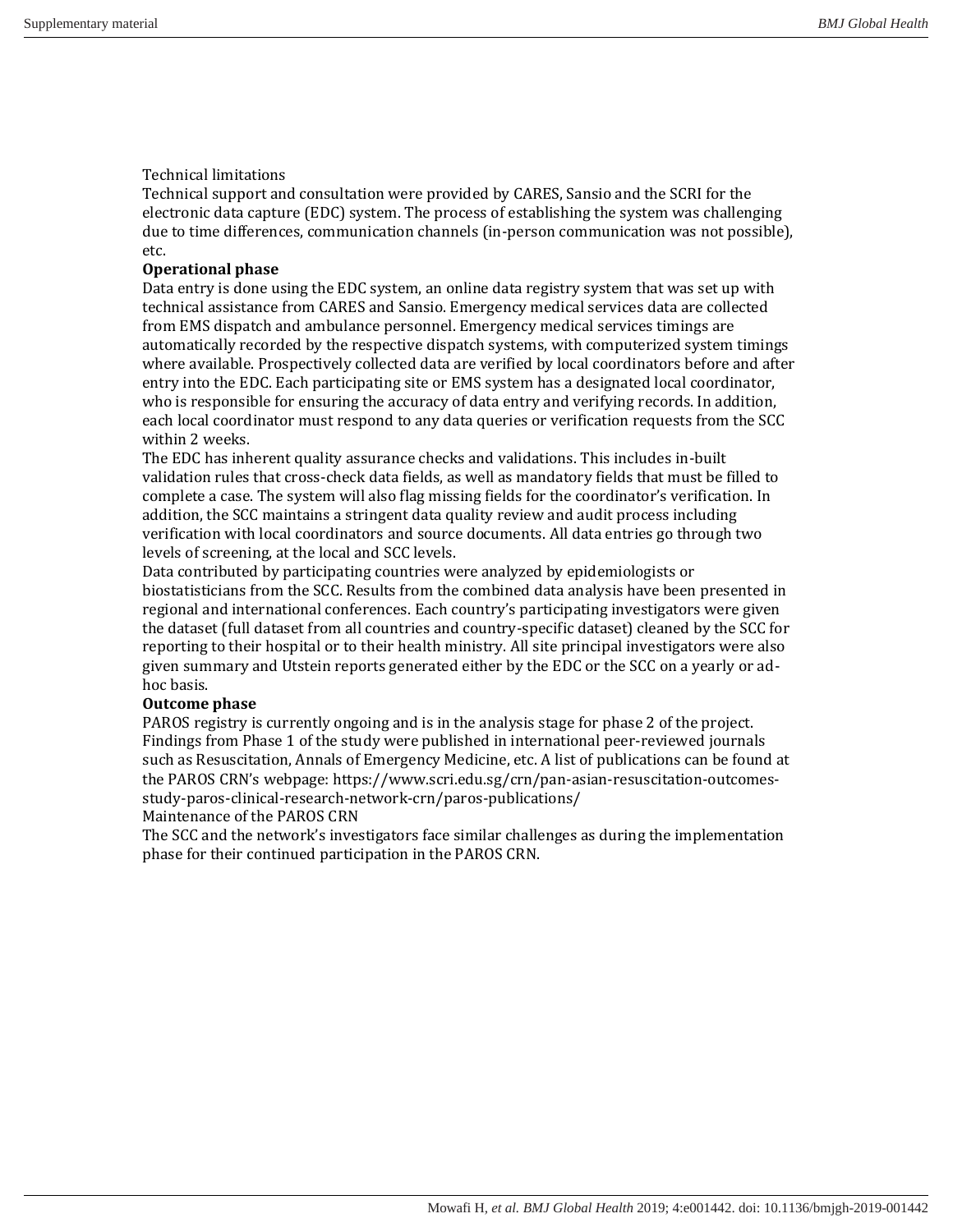### Funding

The SCC faces high manpower and administrative costs as it is responsible for not just data management but the management and disbursement of funds to participating sites as well. The sustainability of the CRN can be threatened in the absence of long-term funding to support the team of research personnel for data collection and management.

Lack of interest from stakeholders

Resistance in collaboration from relevant departments or organisations is still evident in some participating sites, resulting in partial representation of OHCA. Technical challenges

Manual data entry is still required, and participating sites have faced challenges acquiring manpower to perform this duty. The PAROS EDC is unable to auto-populate data through linkages to the EMS or hospital database.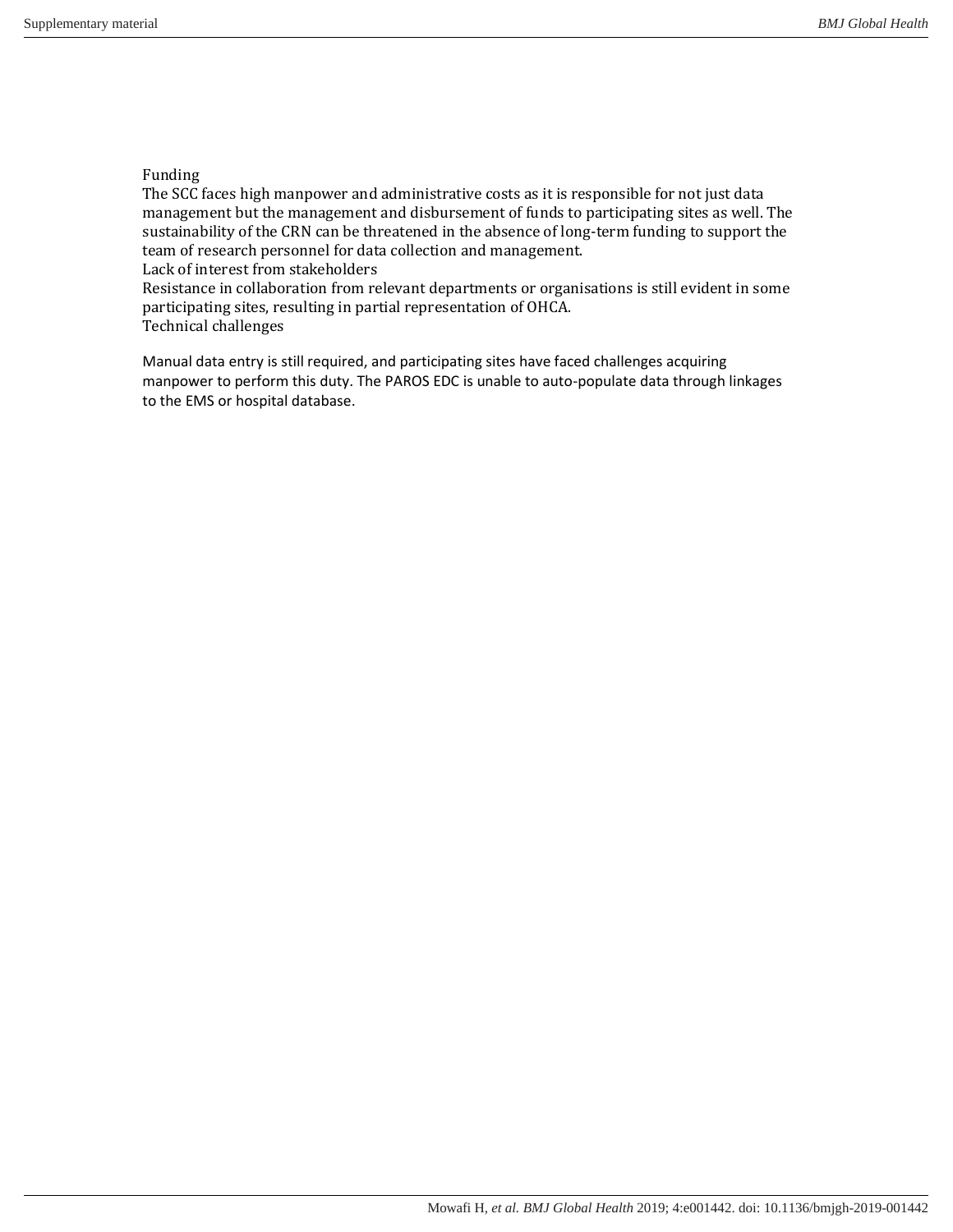# **Appendix 2 – Emergency Care Registry – Case of the Pakistan National Emergency Department Surveillance System (PAK-NEDS)**

(Pak-NEDS) was a surveillance system implemented in seven Emergency Departments (EDs) across Pakistan.1,2 The surveillance system ran for four months from November 2010 to March 2011, and was conducted in five different cities: Karachi, Rawalpindi, Lahore, Islamabad and Peshawar. More than 270,000 unique cases were obtained.<sup>2</sup>

# **Objective**

The primary objective of the surveillance system was to capture all encounters presenting to the EDs during the data collection period in order to describe epidemiology of disease, characteristics of presentations and patient outcomes.<sup>1</sup> The secondary objective was to assess feasibility of implementing the system. Lack of data in the emergency care setting acts as a barrier to provision of quality care, allocation of resources, and policy development.<sup>3,4,5</sup> Without primary data, it is impractical to set indicators or to measure quality.<sup>2,3,6</sup> Furthermore, neglecting those in the acute or critical phases of disease, with the majority of care for these patients taking place in the ED, cripples the success of a health system. $3,4,6$  The Pak-NEDS study was an incipient step to addressing this data gap on emergency care in Pakistan, the first of its kind in the country.

## **Stakeholders**

The key stakeholders in developing and implementing this system were the Aga Khan University (AKU), a private tertiary care institution located in Karachi, Pakistani, and Johns Hopkins University. The effort was supported by directors of the respective EDs involved and the Society of Emergency Physicians Pakistan.

## **Process**

Data collectors were positioned at each of the EDs in order to capture the information for entry into the system. They used paper forms to collect the data, which were then sent to a coordinating office. A data supervisor reviewed the forms for any errors and sent these into the data coordinating center at AKU on a weekly basis. The data was then entered into a computer database.

Several efforts were made for quality assurance at different phases of the system. Field visits were made by the primary research team to ensure accuracy of data collection through direct supervision of data collectors. Additionally, the field supervisor made random checks on the data collection forms at the collection sites and coordinating center. Finally, double data entry was used when transferring information from the written forms into the computer database.

# **Outcomes**

Outcomes from the surveillance system were research-oriented in scope. Study findings included: the need for optimization of and greater resource allocation for pre-hospital